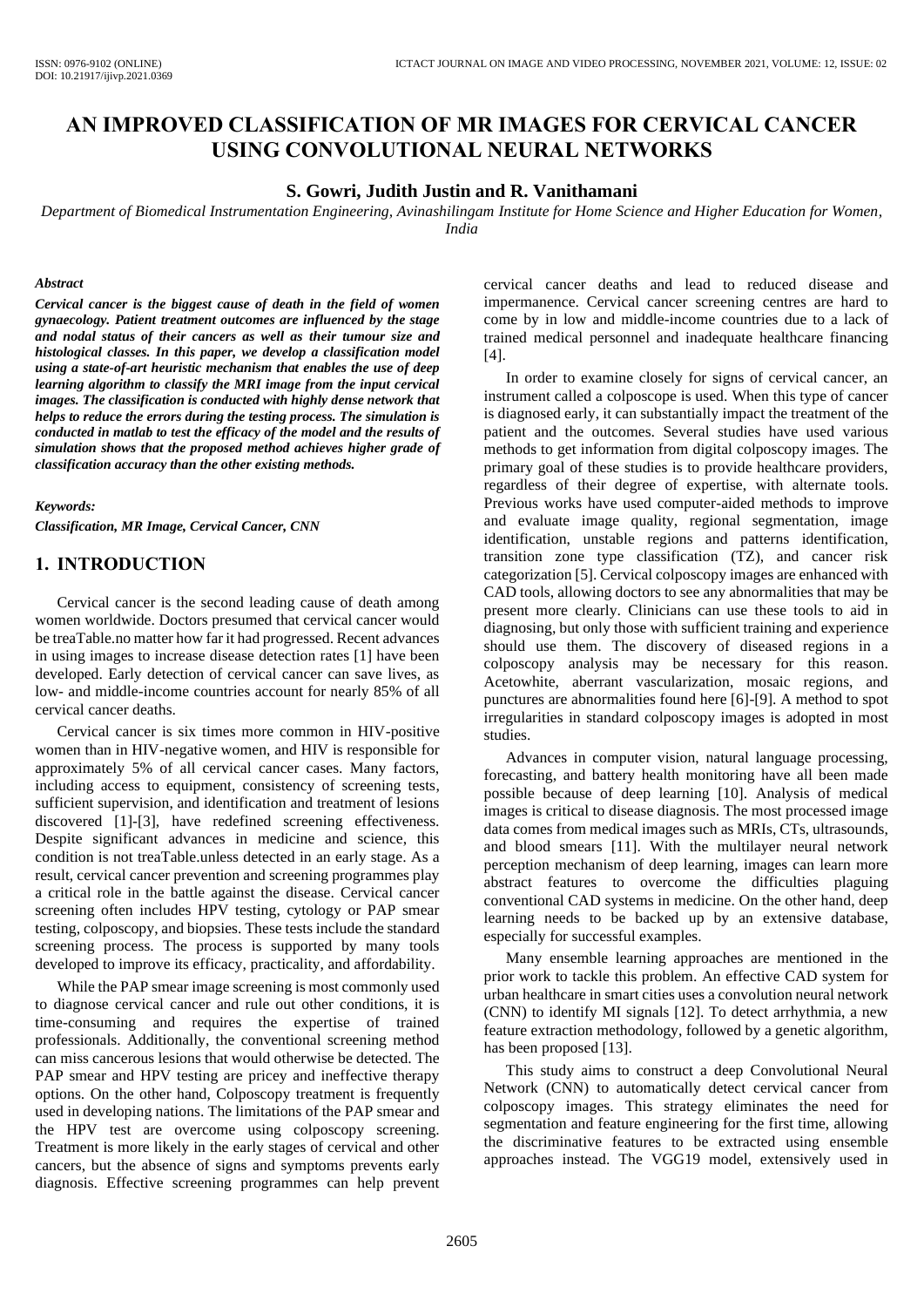medical image processing, is fine-tuned using the transfer learning approach to forecast accuracy.

Colposcopy images are augmented with additional data to prevent an overfitting problem with a trained model. In order to learn the specific features and improve accuracy, this method is an effective strategy. The use of occlusion sensitivity maps to depict the image properties of cervical tumors for classification purposes is another noteworthy contribution to this paper.

## **2. RELATED WORK**

When it comes to machine learning, various algorithms were used, with the most remarkable results coming from random forests [14], a segmentation refinement approach. Adaboost detectors [15], SVM supports [16], and Gaussian mixture models [17] are just a few of the unattended learning approaches to the various image or superpixel patches that have been extracted using robust refinement methods. The use of superpixels as a new Markov random field segmentation method for non-overlapping cells has been proposed and implemented [18].

In order to identify cervical cells, a multifilter SVM was used, and the parameters have been chosen accordingly. Artificial Neural networks (ANN) have been shown to classify cervical cells with 78% accuracy [10]. Using an unsupervised method, the issue of unbalanced medical evidence for various cervical cancers was addressed [11].

The Particle Swarm Optimization (PSO) with KNN membership values is one of the best classification models. Segmentation and classification approaches and Gabor features are used to classify the cervical cancer cell. The accuracy of normal and cancer cell classification was found to be 89% [13]. It was found that classifying the collected CNN features with LSSVM (the least square support vector machine) yielded the most impressive results [14]. RBF SVM also had a strong outcome and outperformed logistic regression and random forests [10]. Depending on the features, accuracy ranged from 90 to 95%.

Many applications have shown promising results with new deep architectures, including ResNet, Inception, and tree models [16]. CNN, one of the deep learning approaches, are extensively used to detect and recognize cervical cancer [17]. A CNN-based technique for early cervical cancer cell identification and classification extracted deep learning characteristics from cervical images [15]. In order to classify the images, an extreme learning machine (ELM) was deployed. Using the CNN paradigm, we could fine-tune and transfer our learning. The ELM, MLP, and AE-based classifiers were also used as alternatives to the ELM, MLP, and AE.

The stacked soft-max autoencoder claimed to have a precision of 97.25% on the cervical cancer dataset [9]. It was decided that a preliminary attempt be made to use machine learning applications to increase cervical cancer risk. Cervical screening with machine learning software was utilized to address the issue of predicting the patient risk. In order to anticipate a patient risk, they focused on the movement of information from linear classifiers to linked activities.

Methods for lowering dimensionality can increase the predictive power of machine learning models [11] since the population-associated risk factors are highly sparsely impacted.

While some methods gain from employing sub-optimal means to reduce dimensionality and classify them, many others benefit from this approach [12] to efficiently collect and classify cell characteristics in smeared cervical images [13].

An early cervical cancer prediction model (CCPM) has been proposed to incorporate risk factors [14]. CCPM initially eliminates outliers by balancing the number of cases in the dataset, outlier identification methods. This new approach may now predict cervical cancer risk with better precision. The intelligent diagnostic component received data from the cervical cell images with features extracted. An artificial neural network was used to predict pre-cancerous stages.

Better screening techniques are also out of reach in developing nations because of the difficulties and time involved in manually screening a cervical cytology specimen for abnormal cells. For the automatic categorization of cervical images to assess CIN2 or higher-level lesions in cervical imaging, this system relies on transfer learning and densely linked convolutional networks that have been pretrained.

Pathologists needed more time to analyze Pap smear screening samples since there were so many cells to look at. The Pap smear image was screened using deep learning models, which were utilized to identify all of the cells and other elements present. In the system, two cells overlap, making it difficult to categorize. This challenge needs precisely labeled data, but producing this medical sector dataset is quite challenging. A new deep learning model for cervical cancer screening by colposcopy is proposed in light of the challenges outlined above. Because it is a quick and painless way to screen for cervical cancer, colposcopy images are an excellent option for this type of screening (no need to introduce instruments into the body). The array of colposcopy datasets is sparse in comparison to the other tests. In order to speed up the screening process for medical professionals, automatic classification of cervical cancer from colposcopy images has been developed. This research presents a computerized approach for predicting cervical cancer based on colposcopy images.

## **3. PROPOSED METHOD**

One of the best ways to detect cancer early is with the help of a colposcopy image. The Transition Zone (TZ) colposcopic examination is required to evaluate and identify patients with irregular cytology who require additional care or monitoring. The TZ is also an essential part of this investigation. Observer heterogeneity of the TZ form and squamous column junction (SCJ) visibility evaluation and quantitative calculations of the intra-and interobserver similarities of TZ contour tracing are all considered to be relatively robust in colposcopy perception of distinctive properties.

In TZ, the most recent SCJ was classified as a type 2 when it was clearly visible. The New SCJ could only be seen with external instruments and was listed as a type 3. Even though it is not a definitive diagnostic test, this test can be used to evaluate someone who has been diagnosed with abnormal cytology. The same or different colposcopies can produce different results. As a diagnostic tool, employing colposcopy relies heavily on the clinician knowledge and experience. Colposcopy is accurate in detecting both pre-invasive and invasive cervix tumors.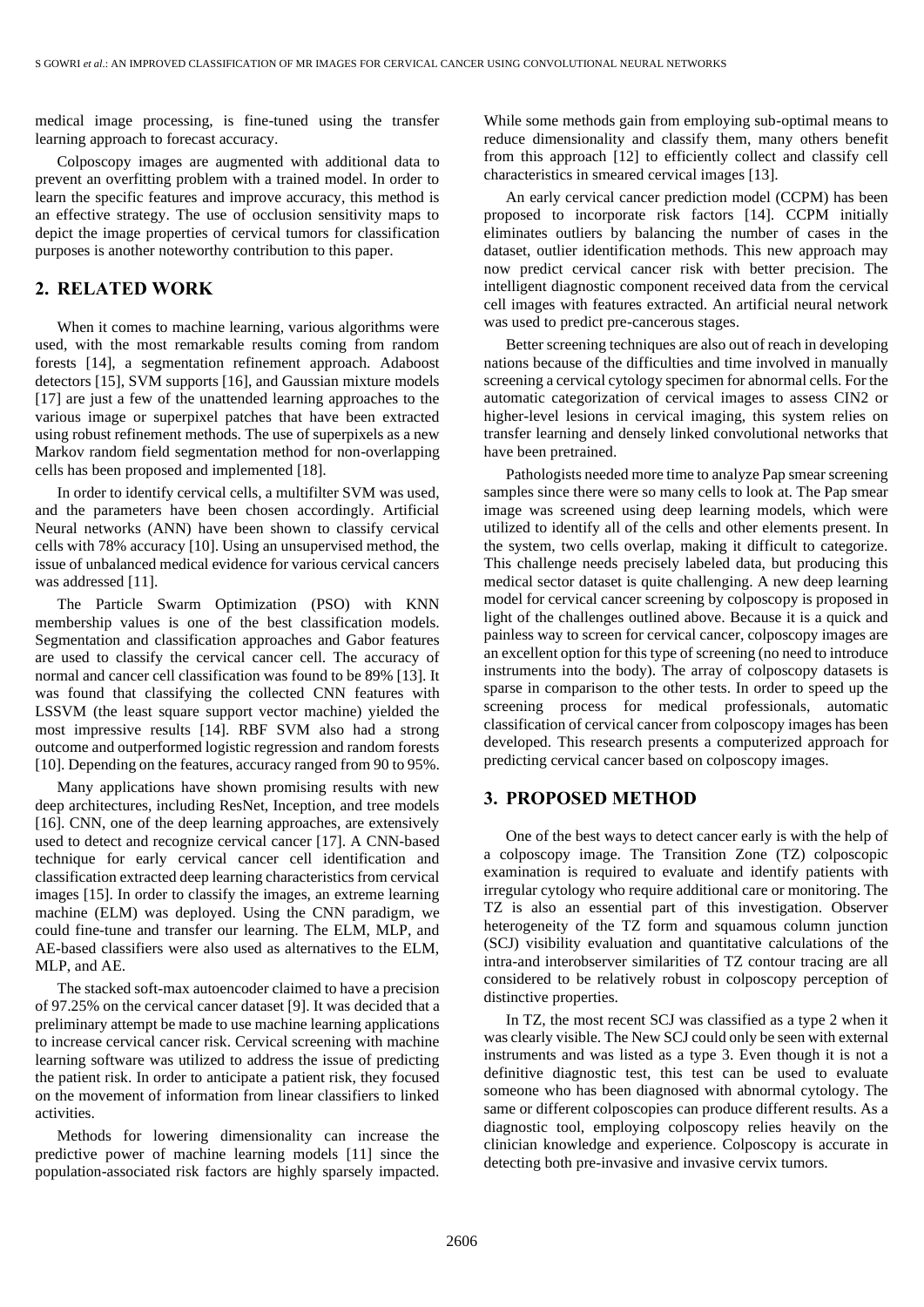For the automated identification of hepatocellular carcinoma, an ensemble learning strategy employing seven machine learning algorithms is used. A collaborative representation classification with a boosting technique is used to categorize hyperspectral images.



#### **3.1 DATASET AND PRE-PROCESSING**

Intel and Smartphone ODT collected 5679 colposcopy images for their cervical screening data collection. The diagnostic studyspecific image is used in order to classify the data. Data is preprocessed to remove all ethical aspects from each case. Initially, the data is classified into type 1, type 2, and type 3.

MATLAB image labeller apps help identify the region of interest (ROI) in the cervical images by referencing a pre-trained dataset. The ROI area in which the lesion is located is known as the transition zone of the clinic. Annotations, markings, and ROI are added to the original image first.

Because of the uneven distribution of images in the dataset, it is concluded that the dataset is unbalanced. The model may become overfit due to imbalances in the dataset. Oversampling is used to address this problem. With the oversampling method, type 1 and type 3 images are repeated indiscriminately and equal to the type 2 image count. After the oversampling process, the total number of images in the data collection is 9378.

Second, strategies for improving the quality of the training data are employed. Overfitting is reduced by using the data augmentation method, which increases the robustness of the model. Rotation, brightness adjustment, cropping, and a random dataset increase are all applied to the original image. Image augmentation increases the overall image size to 11266 pixels. Ultimately, the altered image data must be re-sized to fit the CNN model.

## **4. DEEP CONVOLUTIONAL NEURAL NETWORK MODEL**

Many images processing applications, including medical image analysis, have relied on CNN models. Cervical cancer detection with computer vision is an obvious challenge. Using CNN, it is possible to discriminate between types 1, 2, and 3.

The test uses deep convolutional neural networks to detect cervical lesions (moderate). This model has been fine-tuned to classify three cervical cancer classes by freezing the top layers and testing them with cervical imaging data. Using the advantages of depth and parallel convolutional filtering, a CNN architecture is designed that can better identify certain cervical cancer signals in colposcopy images. The proposed model uses two types of convolution layers: classic convolution layers at the beginning of a network and multiple convolution layers to extract different features from a single dataset.

Overfitting can be reduced by using multiple convolutional filters to eliminate the biased bits. The three phases of this proposed model are data pre-processing, CNN model training, and classification outcomes. The CNN model has 15 convolutional layers, 12 activation and 5 pooling layers, and 4 cross-channel normalisation levels. The trained model is fed the test data, and the output parameters are measured.

### **4.1 FITNESS FUNCTION**

The greater the distance between a person and the solution, the greater the individual's fitness value; the greater the distance between an individual and the solution, the better the solution it contains. When developing an objective function in this topic, the data of cervical cancer patients and their parameters is employed as a starting point. This is what the fitness function looks like represented graphically:

$$
F(i, j) = \sum_{i,j=1}^{N} NC - D_{j-i} + V_{j-i}
$$
 (1)

## **5. RESULTS AND DISCUSSION**

The Kaggle dataset is used as a source of experimental data. There is an 80/20 ratio between training, validation, and testing in the cervical cancer dataset.

| <b>Classifier</b> | <b>Train</b><br>Loss | <b>Test</b><br>Loss | <b>Train</b><br><b>Accuracy</b> | <b>Test</b><br><b>Accuracy</b> |
|-------------------|----------------------|---------------------|---------------------------------|--------------------------------|
| <b>DBN</b>        | 0.157                | 0.157               | 0.185                           | 0.208                          |
| <b>MLP</b>        | 0.156                | 0.210               | 0.157                           | 0.256                          |
| <b>RNN</b>        | 0.126                | 0.124               | 0.551                           | 0.531                          |
| <b>CNN</b>        | 0.125                | 0.121               | 0.549                           | 0.565                          |

Table.1. Training and Testing Accuracy

When assessing the completeness of a classifier (Table.1), the most reliable metrics are sensitivity (Table.2) and specificity (Table.3), which are obtained from the confusion matrix in medical images.

|  | Table.2. Sensitivity |
|--|----------------------|
|--|----------------------|

| Images DBN MLP RNN CNN |  |                         |                         |
|------------------------|--|-------------------------|-------------------------|
| 100                    |  | 41.98 45.27 49.29 52.54 |                         |
| 200                    |  |                         | 42.55 48.08 52.36 56.68 |
| 300                    |  |                         | 45.27 54.82 59.74 67.79 |
| 400                    |  | 78.99 82.14 84.21 87.26 |                         |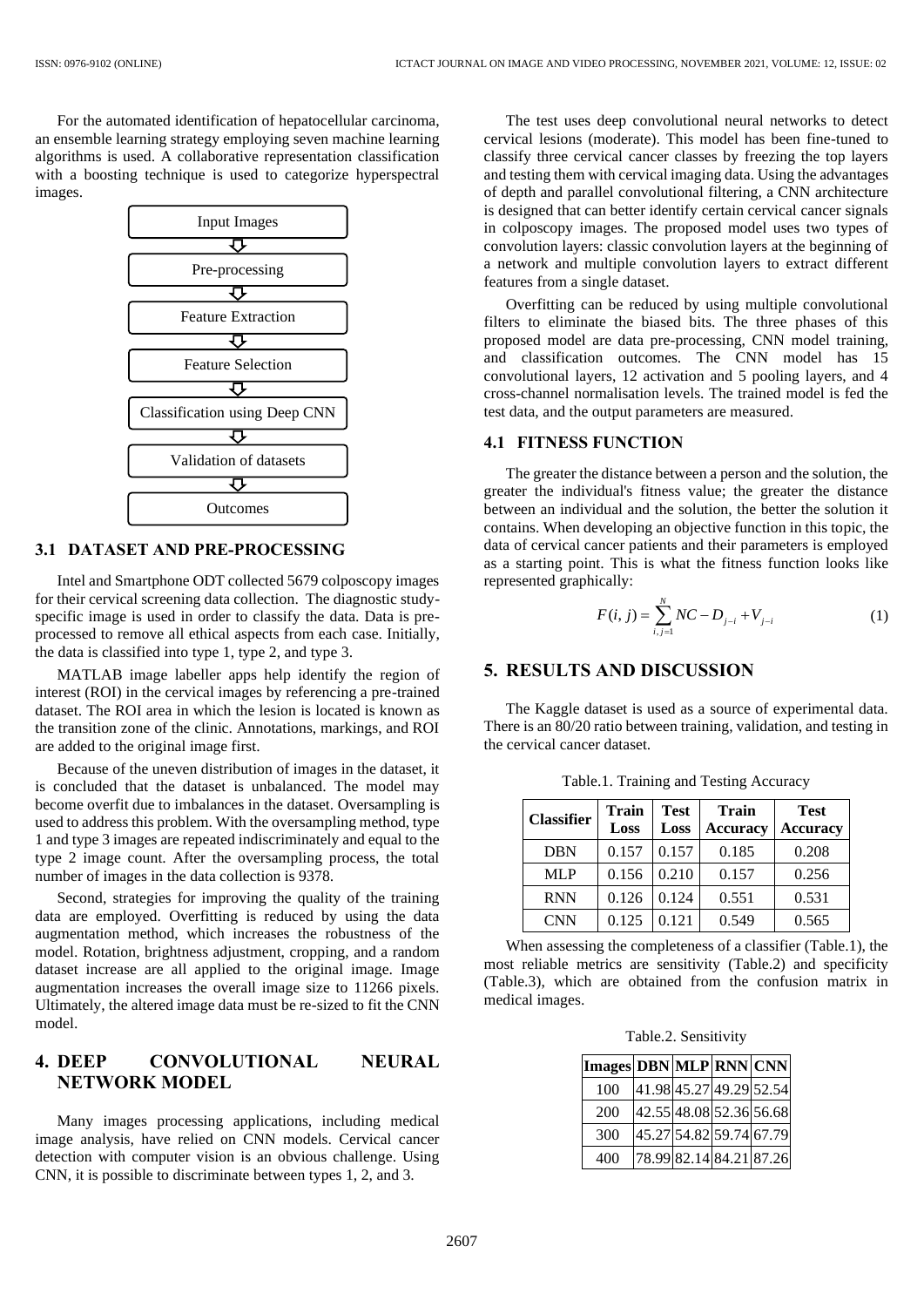| Images DBN MLP RNN CNN |                          |  |
|------------------------|--------------------------|--|
| 100                    | $ 56.22 61.04 $ 66 71.47 |  |
| 200                    | 59.11 63.06 67.8 73.86   |  |
| 300                    | 59.87 64.89 68.45 74.06  |  |
| 400                    | 79.72 82.77 84.81 88.44  |  |

The harmonic mean of the accuracy and reminder is used to compute the model F1 score (Table.4). Cohen Kappa metrics are deemed to have the correct measure to solve various class concerns and class imbalances with the statistical standards to identify agreement between two parties. However, the dataset still has class imbalances that influence the f1 score.

Table.4. F-measure

| Images DBN MLP RNN CNN |                         |                         |
|------------------------|-------------------------|-------------------------|
| 100                    |                         | 51.53 54.98 61.46 78.14 |
| 200                    |                         | 58.59 62.67 72.54 78.18 |
| 300                    | 60.88 64.11 73.52 78.84 |                         |
| 400                    |                         | 60.94 66.67 74.79 79.15 |

Further in Table.6, the proposed method is compared with other existing methods in terms of accuracy, precision, recall, Fmeasure, Matthews Correlation Coefficient (MCC) and Jaccard Index (JI).

| Table.6. Datasets Validation |
|------------------------------|
|                              |

| <b>Accuracy</b>  | <b>DBN</b> | <b>MLP</b> | <b>RNN</b> | <b>CNN</b> |
|------------------|------------|------------|------------|------------|
| Herley           | 76.14      | 85.45      | 89         | 90.13      |
| SIPaKMed         | 70.26      | 73.62      | 81.11      | 83.84      |
| Intel ODT        | 79.71      | 87.3       | 88.82      | 92.34      |
| <b>DHB</b>       | 88.9       | 89.88      | 90.06      | 97.91      |
| <b>Precision</b> | <b>DBN</b> | <b>MLP</b> | <b>RNN</b> | <b>CNN</b> |
| Herley           | 76.95      | 84.39      | 89.06      | 91.41      |
| SIPaKMed         | 69.29      | 81.16      | 81.42      | 84.15      |
| Intel ODT        | 81.29      | 88.9       | 89.08      | 94.77      |
| <b>DHB</b>       | 86.58      | 88.97      | 89.97      | 98.6       |
| <b>Recall</b>    | <b>DBN</b> | <b>MLP</b> | <b>RNN</b> | <b>CNN</b> |
| Herley           | 82.17      | 74.67      | 88.94      | 90.98      |
| <b>SIPaKMed</b>  | 69.17      | 69.56      | 81.06      | 83.72      |
| Intel ODT        | 80.95      | 86.31      | 88.78      | 91.09      |
| <b>DHB</b>       | 88.3       | 88.86      | 89.83      | 94.57      |
| <b>F-measure</b> | <b>DBN</b> | <b>MLP</b> | <b>RNN</b> | <b>CNN</b> |
| Herley           | 75.79      | 83.27      | 89         | 91.19      |
| SIPaKMed         | 69.23      | 74.91      | 83.93      | 81.23      |
| Intel ODT        | 81.12      | 87.67      | 88.84      | 92.89      |
| <b>DHB</b>       | 87.43      | 88.91      | 89.9       | 96.54      |
| MCC              | <b>DBN</b> | <b>MLP</b> | <b>RNN</b> | <b>CNN</b> |
| Herlev           | 71.69      | 83.4       | 83.59      | 88.86      |
| SIPaKMed         | 70.02      | 73.13      | 81.14      | 83.15      |

| Intel ODT                            | 78.95                       | 86.3       | 88.73      | 90.17                        |
|--------------------------------------|-----------------------------|------------|------------|------------------------------|
| <b>DHB</b>                           | 86.43                       | 88.65      | 88.75      | 96.6                         |
| JI.                                  | <b>DBN</b>                  | <b>MLP</b> | <b>RNN</b> | <b>CNN</b>                   |
| Herley                               | 0.7126 0.8297 0.8331 0.8848 |            |            |                              |
| SIPaKMed 0.6973 0.7271 0.8093 0.8289 |                             |            |            |                              |
| Intel ODT                            |                             |            |            | [0.7858]0.8616]0.8856]0.8913 |
| DHB                                  | 0.8631 0.8785 0.8868 0.8964 |            |            |                              |

The results of simulation show that with entire datasets, the proposed method achieves higher degree of classification accuracy with higher accuracy, precision, recall, F-measure, MCC and JI.

### **6. CONCLUSION**

Cervical cancer types can be identified using colposcopy images and CNN novel deep learning architecture. In order to enhance the accuracy of the categorization, the image dataset is balanced using the oversampling technique. In this study, two different models are discussed. With the VGG-19 architecture, one can employ a transfer learning strategy. The other is a novel CNN algorithm that uses the ODT colposcopy image dataset to classify cervical cancer types. Medical experts and trained healthcare practitioners can benefit from the proposed CNN improved classification efficiency in their efforts to detect cervical cancer through colposcopy screening. Different datasets will be tested against the theoretical deep learning model in the future. Additionally, modern image processing and CNN algorithms can be used to construct a cervical precancerous new data diagnostic system.

## **REFERENCES**

- [1] A. Ghoneim, G. Muhammad and H.S. Hossain, "Cervical Cancer Classification using Convolutional Neural Networks and Extreme Learning Machines", *Future Generation Computer Systems*, Vol. 102, pp. 643-649, 2020.
- [2] S. Karthick, P.A. Rajakumari and R.A. Raja, "Ensemble Similarity Clustering Frame work for Categorical Dataset Clustering using Swarm Intelligence", *Proceedings of International Conference on Intelligent Computing and Applications*, pp. 549-557, 2021.
- [3] N.V. Kousik and M. Saravanan, "A Review of Various Reversible Embedding Mechanisms", *International Journal of Intelligence and Sustainable Computing*, Vol. 1, No. 3, pp. 233-266, 2021.
- [4] A. Khadidos, A.O. Khadidos, S. Kannan and G. Tsaramirsis, "Analysis of COVID-19 Infections on a CT Image using Deep Sense Model", *Frontiers in Public Health*, Vol. 8, pp. 1-20, 2020.
- [5] X. Tan, K. Li, J. Zhang and W. Wang, "Automatic Model for Cervical Cancer Screening based on Convolutional Neural Network: A Retrospective, Multicohort, Multicenter Study", *Cancer Cell International*, Vol. 21, No. 1, pp. 1-10, 2021.
- [6] V. Maheshwari, M.R. Mahmood and S. Sravanthi, "Nanotechnology-Based Sensitive Biosensors for COVID-